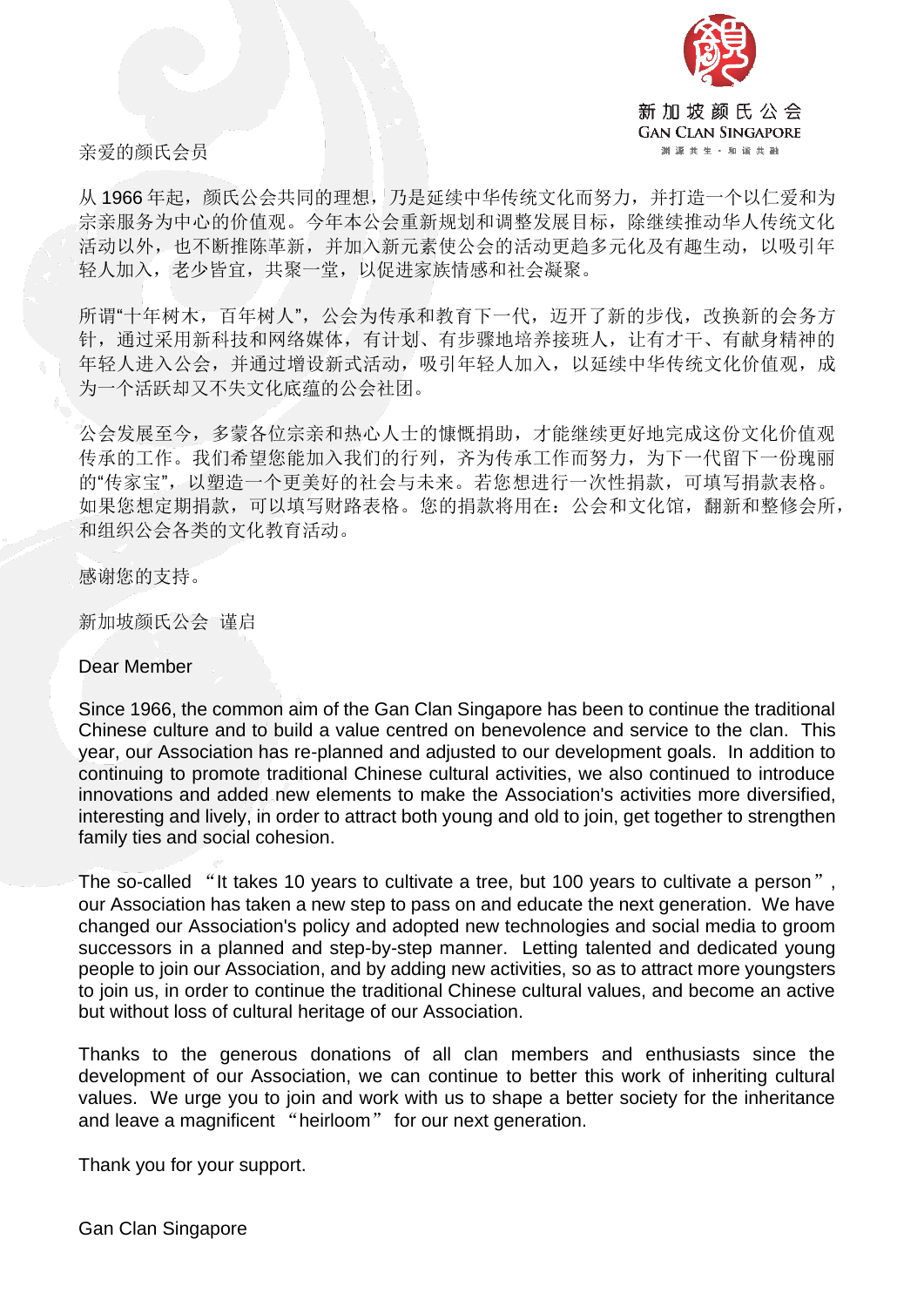

## 捐款表格 **Donation Form**

## 请您在选项格子上打 "√" Please tick "√" on the option box

我愿意一次性捐款新币\_\_\_\_\_\_\_\_\_\_\_元,作为新加坡颜氏公会发展与活动用途。 支付方式(请圈出选项):

- 1. 现金
- 2. 支票: 请使用划线支票, 抬头注明: Gan Clan Singapore
- 3. 银行转账: 请致电 62230739 或电邮至 secretariat@ganclan.sg 向秘书处询问详情。

I would like to make a one-time donation of S\$\_\_\_\_\_\_\_\_ to use for the development and activities of Gan Clan Singapore. Payment mode (please circle the option):

- 1. Cash
- 2. Cheque: Please use crossed cheque payable to "Gan Clan Singapore"
- 3. Bank Transfer: Please call 6223 0739 or email to [secretariat@ganclan.sg](mailto:secretariat@ganclan.sg) for more details.

我愿意每月捐款新币\_\_\_\_\_\_\_\_\_\_\_元,作为新加坡颜氏公会发展与活动用途。 \*请填写下一页的财路表格。

I would like to make a monthly donation of S\$\_\_\_\_\_\_\_\_\_\_ to use for the development and activities of Gan Clan Singapore. \*Please complete the attached GIRO Application Form

是否需要发票 Do you need the receipts:

| 不需要 No.                                               |        |
|-------------------------------------------------------|--------|
| 需要, 请提供详细地址。Yes, Please provide your details:         |        |
|                                                       |        |
| 邮箱 Email: ____________________                        |        |
| 地址 Address:                                           |        |
|                                                       |        |
| 电话 Tel:<br><u> 1980 - Jan Samuel Barbara, poeta e</u> | 手机 Hp: |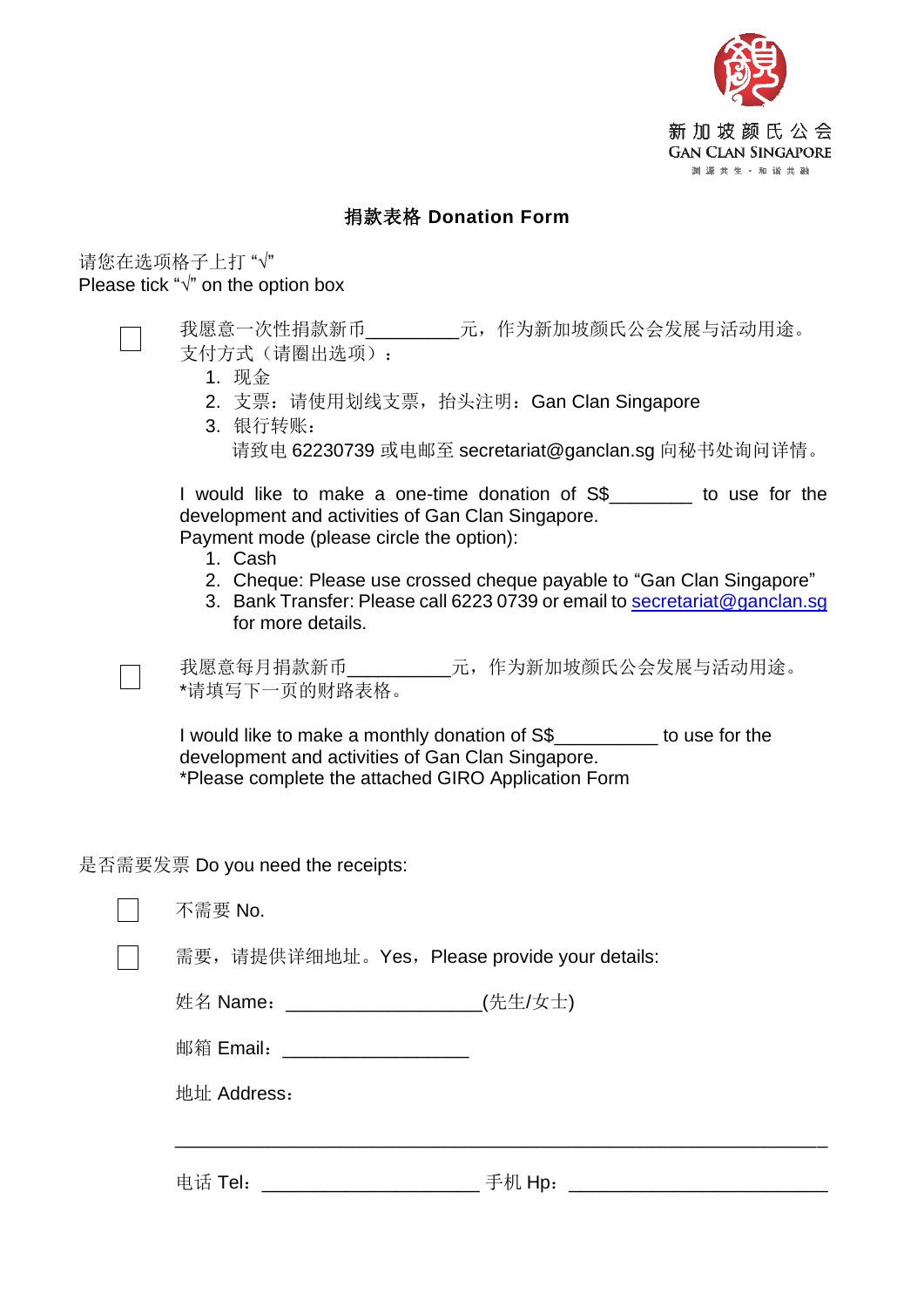

## APPLICATION FORM FOR INTERBANK GIRO

| Date:                                                                                                                                                                                                                                                                                                                                                                                            | Name of Billing Organisation ("BO"):<br><u> 1989 - Johann Barbara, martxa alemaniar a</u><br>$\ast$                                                                                                                                                                                                                        |
|--------------------------------------------------------------------------------------------------------------------------------------------------------------------------------------------------------------------------------------------------------------------------------------------------------------------------------------------------------------------------------------------------|----------------------------------------------------------------------------------------------------------------------------------------------------------------------------------------------------------------------------------------------------------------------------------------------------------------------------|
| To: Name of Bank:                                                                                                                                                                                                                                                                                                                                                                                | Billing Organisation's Customer's Name:                                                                                                                                                                                                                                                                                    |
| Branch:                                                                                                                                                                                                                                                                                                                                                                                          | Billing Organisation's Customer's Reference Number:                                                                                                                                                                                                                                                                        |
| Payment Limit (maximum amount to be deducted per transaction basis): Note Expiry date for this authorisation: Note                                                                                                                                                                                                                                                                               |                                                                                                                                                                                                                                                                                                                            |
| <u> 1980 - Jan Barbara, margaret eta idazlea (h. 1980).</u>                                                                                                                                                                                                                                                                                                                                      | *                                                                                                                                                                                                                                                                                                                          |
| discretion allow the debit even if this results in an overdraft on the account and impose charges accordingly.<br>revocation through the BO.<br>It is the BO's responsibility to inform banks upon the expiry of this authorisation and to ensure no deductions are made thereafter.<br>Note: BOs should print and make clear whether this option is applicable or available to their customers. | You are entitled to reject the BO's debit instruction if my/our account does not have sufficient funds and charge me/us a fee for this. You may also at your<br>This authorisation will remain in force until terminated by your written notice sent to my/our address last known to you or upon receipt of my/our written |
| My/Our Name(s) as in Bank's record                                                                                                                                                                                                                                                                                                                                                               | My/Our Contact (Tel/Fax) Number(s):                                                                                                                                                                                                                                                                                        |
|                                                                                                                                                                                                                                                                                                                                                                                                  | *                                                                                                                                                                                                                                                                                                                          |
| My/Our Account Number:                                                                                                                                                                                                                                                                                                                                                                           | My/Our Company Stamp/Signature(s)/Thumbprint(s)*:                                                                                                                                                                                                                                                                          |
|                                                                                                                                                                                                                                                                                                                                                                                                  | (as in bank's records)                                                                                                                                                                                                                                                                                                     |
| PART 2: FOR BILLING ORGANISATION'S COMPLETION                                                                                                                                                                                                                                                                                                                                                    |                                                                                                                                                                                                                                                                                                                            |
| Billing Organisation's Account Number<br>Bank<br>Branch<br>Account Number To Be Debited<br>Bank<br>Branch                                                                                                                                                                                                                                                                                        | Billing Organisation's Reference Number                                                                                                                                                                                                                                                                                    |
|                                                                                                                                                                                                                                                                                                                                                                                                  |                                                                                                                                                                                                                                                                                                                            |
| To: Billing Organisation                                                                                                                                                                                                                                                                                                                                                                         | <b>PART 3: FOR BANK'S COMPLETION</b>                                                                                                                                                                                                                                                                                       |
| This Application is hereby REJECTED (please tick) for the following reason(s):                                                                                                                                                                                                                                                                                                                   |                                                                                                                                                                                                                                                                                                                            |
| Signature/Thumbprint# differs from Bank's records<br>Signature/Thumbprint# incomplete/unclear#<br>Account operated by signature/thumbprint <sup>#</sup>                                                                                                                                                                                                                                          | Wrong account number<br>Amendments not countersigned by customer/BO<br>Other reason(s): $\frac{1}{\sqrt{1-\frac{1}{2}}}\left  \frac{1}{2} \right $                                                                                                                                                                         |
|                                                                                                                                                                                                                                                                                                                                                                                                  |                                                                                                                                                                                                                                                                                                                            |
|                                                                                                                                                                                                                                                                                                                                                                                                  |                                                                                                                                                                                                                                                                                                                            |

\_\_\_\_\_\_\_\_\_\_\_\_\_\_\_\_\_\_\_\_\_\_\_\_\_\_\_\_\_\_\_\_ \_\_\_\_\_\_\_\_\_\_\_\_\_\_\_\_\_\_\_\_\_\_\_\_\_\_\_\_\_\_\_\_ \_\_\_\_\_\_\_\_\_\_\_\_\_\_\_\_\_\_\_\_\_\_\_\_\_\_\_\_\_\_\_

\* For thumbprints, please go to the branch with your identification. # Please delete where inapplicable